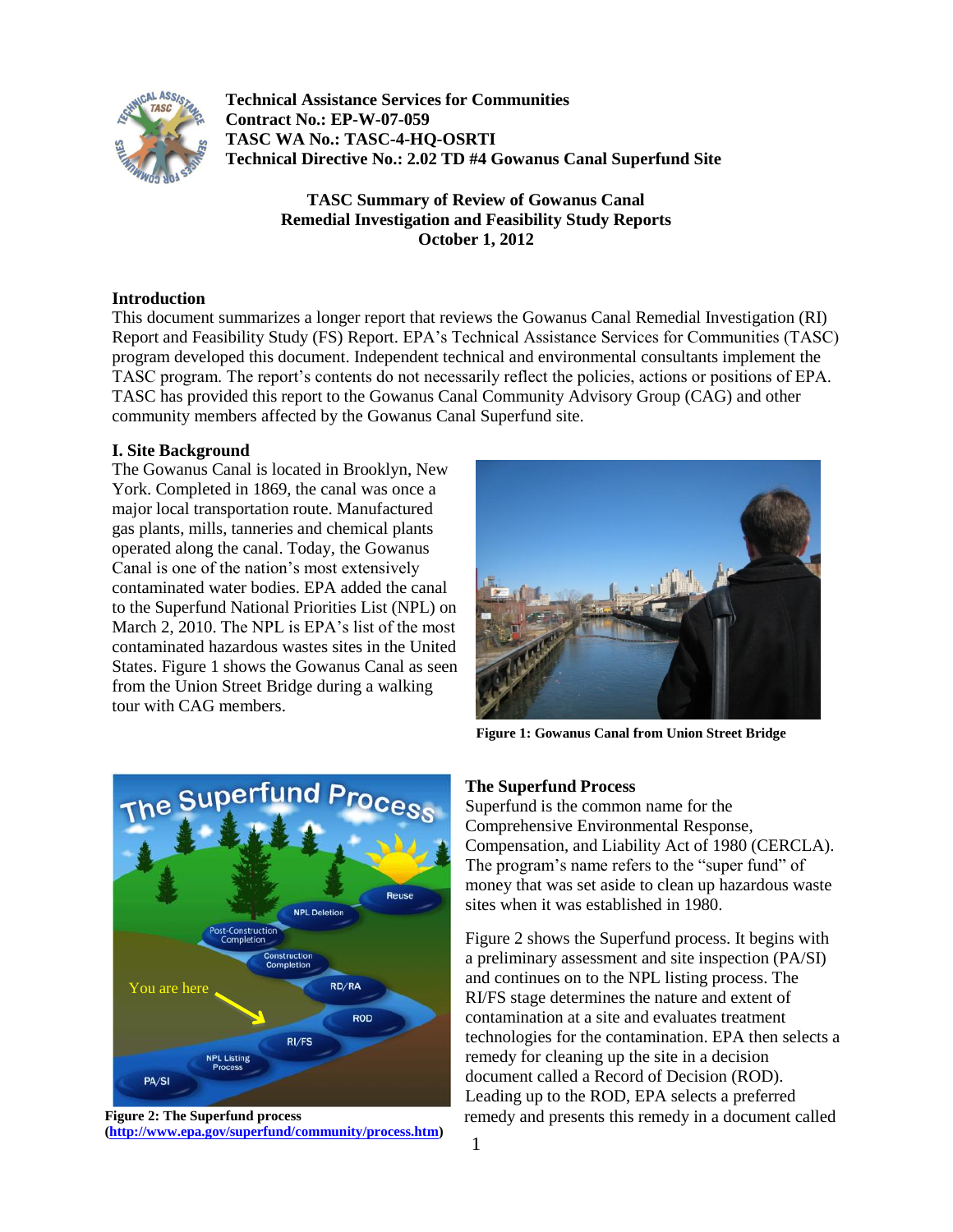the Proposed Plan. EPA asks for public comments on the Proposed Plan before the ROD is completed.

After the ROD, detailed cleanup plans are developed and put in place during the remedial design/remedial action (RD/RA) stage, leading to the completion and monitoring of cleanup activities during the construction completion and post-construction completion stages. Once sites are fully protective of human health and the environment, EPA deletes them from the NPL. Sometimes, EPA continues to monitor Superfund sites. At these sites, some contamination may remain in place, protected and covered by clean soil, pavement or other material.

As described above, EPA listed the Gowanus Canal on the NPL in March 2010 following a request by New York State. The site's draft RI and FS reports came out in January 2011 and December 2011, respectively. Next steps include the Proposed Plan for the site's cleanup and the selection of the site's remedy in a ROD.

## **II. Remedial Investigation and Feasibility Study (RI/FS) Summary**

#### *Remedial Investigation (RI), January 2011*

Data collection is the purpose of the RI. The data help EPA characterize site conditions, determine the nature of the waste (contamination), assess risk to human health and the environment, and do tests to evaluate the potential performance and cost of treatment technologies. EPA publishes RI findings in an RI Report. The results of the RI Report for the Gowanus Canal show that contamination in canal sediments presents an unacceptable ecological and human health risk.

#### *Feasibility Study (FS), December 2011*

The purpose of the FS is to develop and evaluate cleanup options based on the findings of the RI. The FS Report discusses options for two distinct layers of sediments in the Gowanus Canal. The upper layer is referred to as "soft" sediment. This layer has built up in the canal since its construction. The lower layer consists of native sediments that were present before the canal's construction. For cleanup, EPA divided the Gowanus Canal into three remediation target areas (RTAs 1, 2 and 3). Figure 3 – Figure 2-2 in the FS Report – shows the RTAs. RTA 2 contains the sediment that is most contaminated.



The Gowanus FS Report describes seven alternatives for cleaning up the site. The alternatives range from no

**Figure 3: Remediation target areas for the Gowanus Canal cleanup**

action, a required option for every FS, to dredging the entire soft sediment column, solidifying the top 3-5 feet of native sediment in targeted areas, and capping the sediment with an armor layer, isolation layer and oil-absorbing treatment layer (See Figure 4). The armor layer would consist of one-and-a-half feet of stone to protect lower layers from erosion. Sand covers the armor layer to support organisms. The isolation layer would consist of a fill layer of a half-foot of gravel and a half-foot of sand. The treatment layer would consist of a layer of clay that attracts oils that reduce the movement of oily contaminants from below the canal into the canal. The alternatives also include variations on depth of dredging for the different RTAs and including or excluding the treatment layer. The exact design of the layers, as well the plan for dredging soil will be determined during the RD/RA stage when detailed cleanup plans are developed.